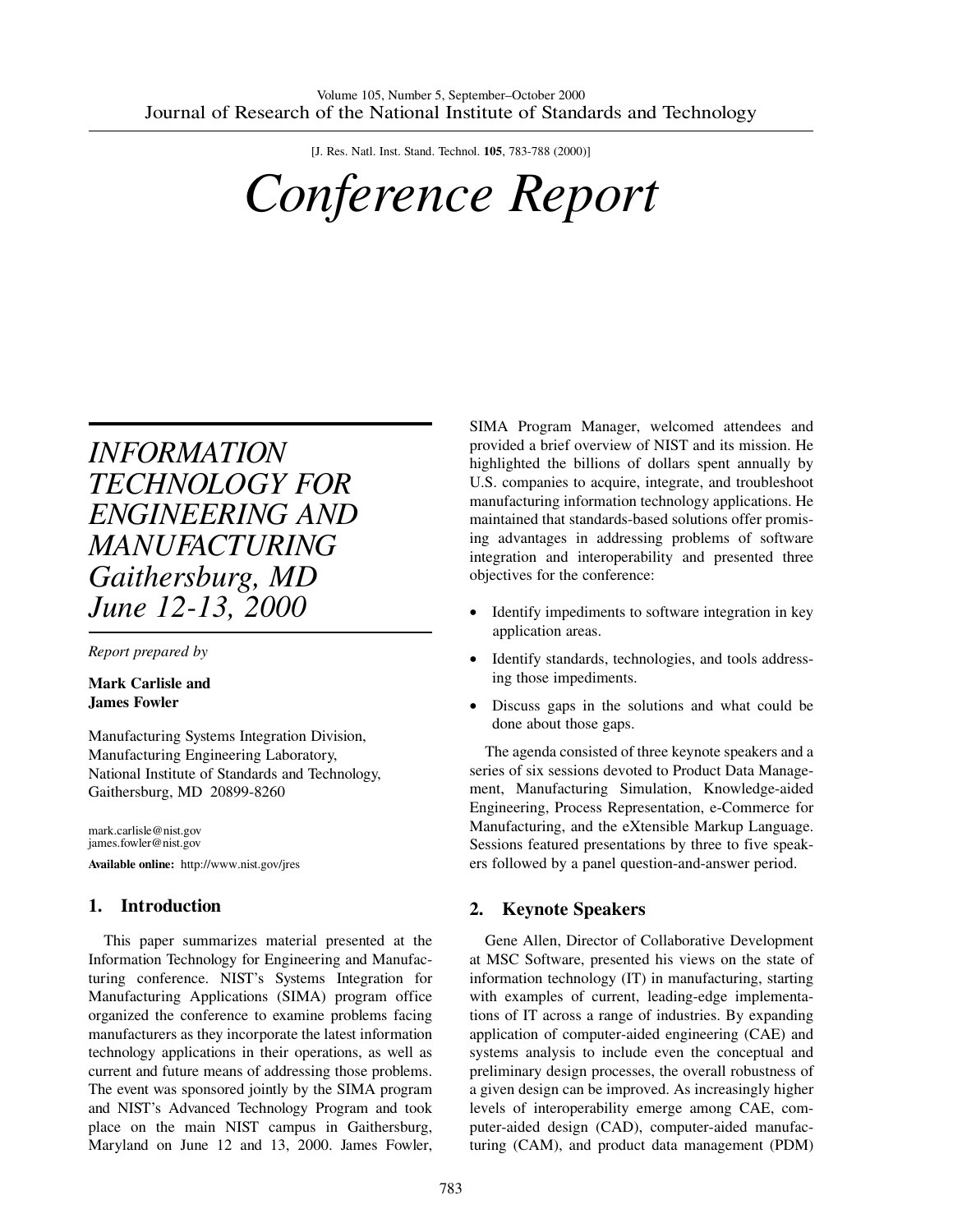systems, enterprises will be better able to manage a product over its entire life cycle and to interact with outside partners. Suppliers will routinely be as integrated into the process as if they were one of an enterprise's internal departments. Allen outlined a "Robust Design System" in which analysis information is incorporated dynamically into the product model. Probabilistic analysis can then provide significant gains over a conventional Test-Fail-Fix cycle in optimizing final design. He noted that the technologies necessary to exploit robust design routinely are available now, but that current business environments and cultures resist their integration. Allen envisioned a virtual enterprise in which improved product data interoperability would allow dispersed teams of companies and personnel, representing the best world-wide capabilities available at the time, to work together electronically at least as efficiently as a fully collocated team within one company. He then outlined keys to expanding the use of IT in order to reach the point where such a virtual enterprise would be feasible.

Richard Neal, Director of the Integrated Manufacturing Technology Initiative (IMTI), discussed IMTI and its goals and then elaborated on the Integrated Manufacturing Technology Roadmapping (IMTR) initiative. He defined IMTI as "an enabling organization dedicated to consensus, crosscutting, living plans and cooperative solutions for manufacturing success." IMTI has produced a series of roadmaps, documents which are detailed and evolving plans to enable industry and research organizations to proceed towards resolving challenges facing manufacturing enterprises. Neal noted that, even in its current state, information technology is revolutionizing how manufacturing enterprises operate. Using examples from the Roadmaps for Information Systems, Modeling and Simulation, and Enterprise Integration, he contrasted typical capabilities in these areas to the improved and interoperable capabilities necessary to manage and exploit knowledge efficiently and to integrate systems. In summary, he defined the IMTI visions for each area thusly:

Information Systems

Real-time information systems that provide all of the right information, to the right place, at the right time, and in the right format.

Modeling and Simulation

- Digitally developed products and processes
- Processes controlled by real-time, integrated process models
- An enterprise-wide model-driven business and operations environment

Enterprise Integration

• Plug-and-play enterprises, totally connected in a plug-and-play environment, integrating business and operations functions for instant response across the supply chain.

Harris Liebergot, Acting Chief of the Information Technology and Applications Office (ITAO) of the NIST Advanced Technology Program (ATP), presented an overview of ATP and its mission. He highlighted the fact that ATP looks for projects that are pathbreaking or multi-use in nature, or which offer infrastructural support to industry. Scientific and technical merit and potential broad-based economic benefits receive equal weight when ATP reviews a proposal. A proposed project must present high risk, yet offer a sound path to eventual commercialization. Liebergot listed areas of specific interest to ITAO and then provided details of five projects ITAO has funded in the area of Intelligent Manufacturing. A review of the application process for ATP funding and a list of points of contact for various technical areas rounded out the presentation.

#### **3. Product Data Management (PDM) Session**

Simon Frechette, NIST Manufacturing Engineering Laboratory (MEL), Manufacturing Systems Integration Division (MSID), Manufacturing Standards Metrology Group Leader was the session chair.

Rick Bsharah, Senior Technical Specialist at Ford Motor Company, discussed Ford's approach to PDM implementation to optimize product development and its ultimate goal of a full electronic definition from product concept to manufacturing. He stressed the crucial role PDM plays in the ongoing transition to a process-driven environment but noted that current levels of industry data exchanges are relatively low. The Automotive Industry Action Group (AIAG) predicts significant growth of data exchanges. Bsharah noted the importance of buy-in and commitment by all participants in the product development process to foster continued evolution of the PDM environment.

Greg Saul, Chief Architect, PDM Products and Ser vices, Boeing Commercial Airplanes Group (BCAG), centered his presentation on BCAG's experiences incorporating a process-planning interface. In detail, he explained how BCAG requirements are accommodated in the system's design and operation. Saul closed with a broad look at data management problems common across all of Boeing's enterprises.

Jim Kindrick, Senior Member of Technical Staff of Environmental Research Institute of Michigan (ERIM), spoke on the PDM Implementor Forum (PDM-IF) and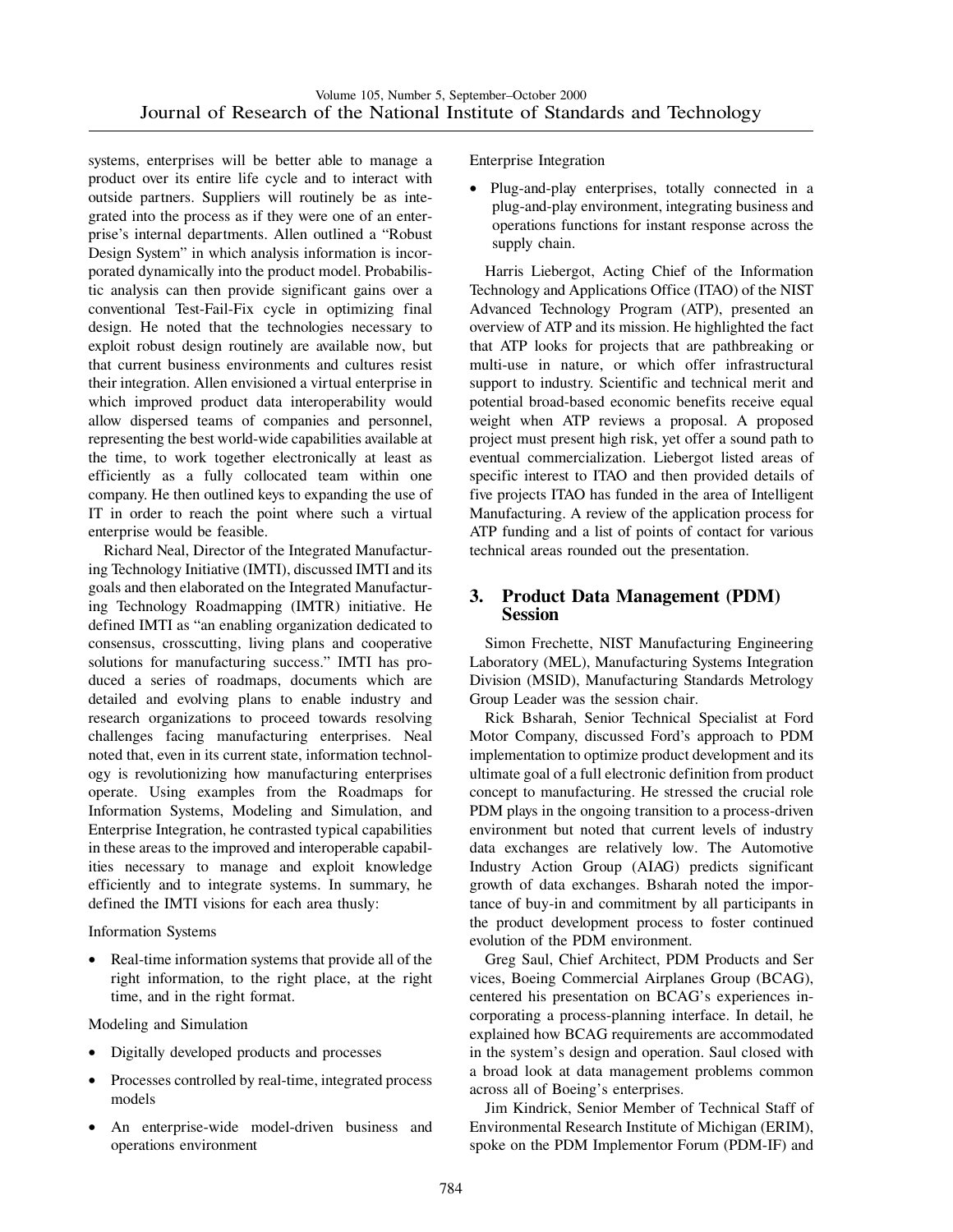its work to specify and implement within the International Organization for Standardization (ISO) standard 10303 a core of entities that support PDM. (ISO standard 10303, Product data representation and exchange, is informally known as the Standard for Exchange of Product Model Data, or STEP.) He explained the test methods used to verify interoperability and conformance of applications performing STEP data exchanges and briefed the status of development and test campaigns conducted by PDM-IF members.

After the individual presentations, the panel responded to audience questions about the decision process Ford and Boeing each used in adopting an enterprise product data management system, the concomitant changes in their engineering processes, and the effects that decision had on the information technology architecture. Overall, the decision was based on the desire to improve the efficiency of their business processes, particularly with respect to the handling and propagation of engineering changes. The speakers emphasized that PDM implementation is an evolutionary process, that the state of implementation must be evaluated continually in terms of capabilities and benefits, and that the decision to adopt a PDM-centric strategy also affects each company's suppliers. The need for interoperability between a given PDM system and the other software systems with which it must interface, be they internal or at a supplier, is driving major manufacturers such as Boeing and Ford to participate in the development and deployment of information standards intended to address interoperability issues. However, there was recognition that in the absence of available standards, companies must pursue alternative strategies to address such interoperability issues.

#### **4. Manufacturing Simulation (MS) Session**

Session chair Charles McLean, NIST MEL, MSID, Manufacturing and Simulation Modeling Group Leader, presented an overview of MS efforts at NIST featuring demonstrations of several simulation scenarios. He discussed the Intelligent Manufacturing Systems Program's Modeling and Simulation Environments for Design, Planning and Operation of Globally Distributed Enterprises (MISSION) project and the potential advantages of distributed simulation.

Jerry Banks, Senior Simulation Technology Advisor at AutoSimulations, Inc. shared his views on the future of simulation. He believes that simulation is an indispensable, problem-solving methodology and that its use and impact in manufacturing will continue to increase. Areas in which simulation technology improvements would be most beneficial include reducing complexity, increasing speed, improving optimization, and refining the High Level Architecture specification for interactions among simulation software systems.

Averill Law of Averill M. Law and Associates recommended techniques for conducting successful simulation studies. He highlighted the importance of soliciting input from knowledgeable people among the owners and operators of the system to be simulated, and involving them throughout the entire development, validation, and verification cycle. Application of proper probability distributions and careful analysis of simulation output statistics were other factors prominent in Law's observations.

The panel then responded to audience questions about the use of simulation systems and the problems of building simulations. It was noted that the complexity of simulation systems, the cost of such systems, and the substantial expertise that must be developed to create useful simulations are all barriers to the widespread use of simulation technology. It was noted that neutral models of manufacturing equipment for simulation purposes would reduce the time needed to build complex simulations of manufacturing enterprises. Discussion of the problems in building useful simulations focused on the issue of lack of data, i.e., what to do when data characterizing a particular manufacturing process that is to be part of the overall simulation is insufficient. In such cases, approximations are used with the caveat that the simulation developer needs to be aware of the limitations resulting from such approximations and their impact on the overall simulation model.

#### **5. Knowledge-Aided Engineering (KAE) Session**

Ram Sriram, NIST MEL, MSID, Design and Process Group Leader, was the session chair.

Vijay Srinivasan, Engineering Consultant, Corporate CAD/CAM Group, IBM Corporation and Adjunct Professor, Fu Foundation School of Engineering and Applied Sciences, Columbia University, contrasted the differences between data, information, and knowledge and explained the roles that correlation, causality, and sensitivity play in engineering knowledge. Direct modeling of knowledge is still beyond our grasp, but we can improve our capabilities to capture elements of engineering knowledge in conventional forms such as prose, equations, and graphics and to make these elements available to engineers using current and emerging technologies.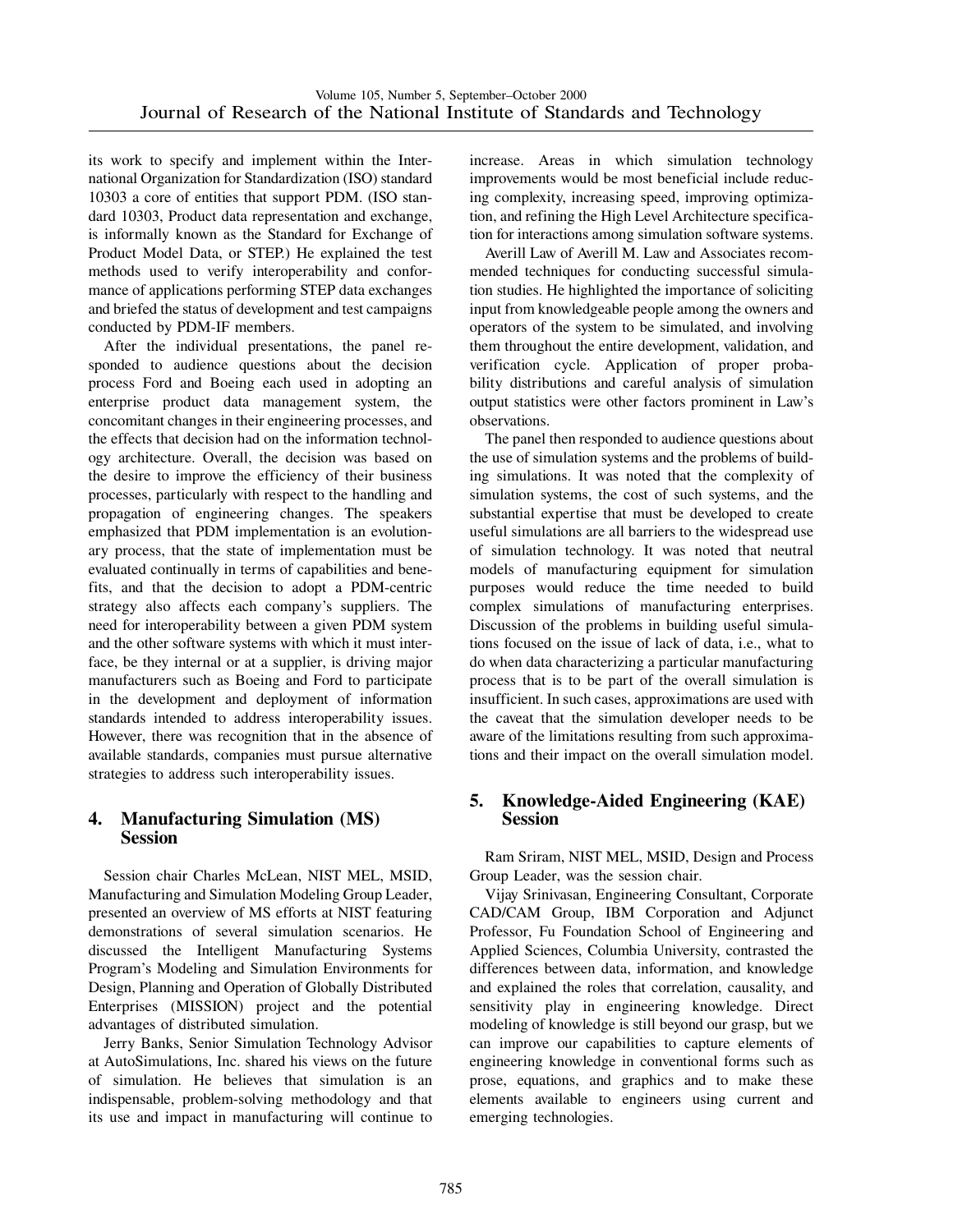Richard Zarda, Manager of the Engineering Methods Group at Lockheed-Martin Missiles and Fire Control, provided an overview of Lockheed's Interactive Missile Design Environment (IMDE). This web-based system is based on the Advanced Modeling Language and incorporates Lockheed's Interactive Gimbal Design and Interactive Missile Design systems to capture and organize engineering data and to enable full integration of engineering tools. IMDE allows multiple users to simultaneously work with a common model in real-time collaborative sessions.

Simon Szykman, a mechanical engineer of the NIST MEL, MSID, Design and Process Group, highlighted NIST efforts to define an Intelligent and Distributed Engineering Design (IDED) product development system incorporating representations of knowledge much more complete than those available today. These representations would be generic and non-proprietary, facilitating future standards development, and would likely reduce interoperability costs and product development times and increase knowledge retention and reuse. Szykman briefly demonstrated a design repository, showing how an artifact could be decomposed in form, function, and behavior.

The panel addressed questions about the requirements to implement KAE in practice. The Lockheed speaker discussed the labor investment expended to implement KAE for missile design and the complexity of capturing knowledge for complex engineering designs. There was also discussion about the capabilities engineers would like to see in KAE systems and the difficulties of adding such capabilities. Finally, there was acknowledgement of the need to maintain multiple representations of the same engineering knowledge and of the difficulties associated with maintaining those representations of engineering knowledge over time.

# **6. Process Representation Session**

Michael Gruninger, a guest researcher in the NIST Manufacturing Engineering Laboratory, MSID, was the session chair.

Paul Wu, Senior Consultant at Lucent Technologies— Bell Labs, explained how Lucent's Network Solutions group is expanding its risk-management analyses to cover the pre-sales bidding and contracting and postsales implementation phases of network projects. Application of such a disciplined risk-management strategy across an entire project improves the chances that a successful long-term solution acceptable to both the customer and to Lucent will emerge. Identification of risk facilitates mitigation, which in turn reduces financial exposure.

Benjamin Perakath, Vice President of Research and Development at Knowledge Based Systems, Inc., gave a version of a presentation originally prepared by Frank Boystun of the Air Force Oklahoma City Air Logistics Center (ALC) and who was unable to attend the conference. The ALC has attempted to continually improve acquisition, understanding, and management of knowledge about its varied processes in order to more efficiently meet the often-unpredictable demands of aircraft depot maintenance. Gains in process knowledge have benefited analysis, quality, planning and scheduling, training, IT support, and day-to-day management of processes.

Gruninger spoke on the Process Specification Language (PSL), a semantics-based language intended to facilitate the exchange of process information among manufacturing systems. He briefly covered the semantic mapping process and provided details of work to date, project collaborators, and expected future development. ISO has accepted PSL as a preliminary work item.

Audience members asked about the means of encoding PSL in the eXtensible Markup Language (XML) and whether there is a need to extend XML for that purpose. There was discussion about the possibility of using PSL to support run-time execution of processes in addition to its capabilities for exchange of static process information. The panel agreed that PSL could be extended for run-time purposes though that was not the planned direction for PSL development. The audience also sought clarification about how existing processbased software systems could be adapted to work with PSL to achieve interoperability; the panel described the process of mapping information representations into and out of PSL. There were also brief discussions of the ability of PSL to handle non-deterministic processes, how it could be used to help enable virtual enterprises, integrating PSL with product representations, and the relationship of PSL to existing programming languages.

# **7. e-Commerce for Manufacturing Session**

Barbara Goldstein and James St.Pierre, both NIST employees on assignment to the Commerce Department's Technology Administration, co-chaired the session.

John Teets of the Silicon Integration Initiative discussed the standard for Electronic Component Information Exchange (ECIX) and QuickData, an XML-based exchange protocol that enables rapid access to detailed component physical and performance characteristics, as well as pricing, delivery, and lifecycle information. Teets also covered activities intended to align ECIX work with other, related standardization efforts.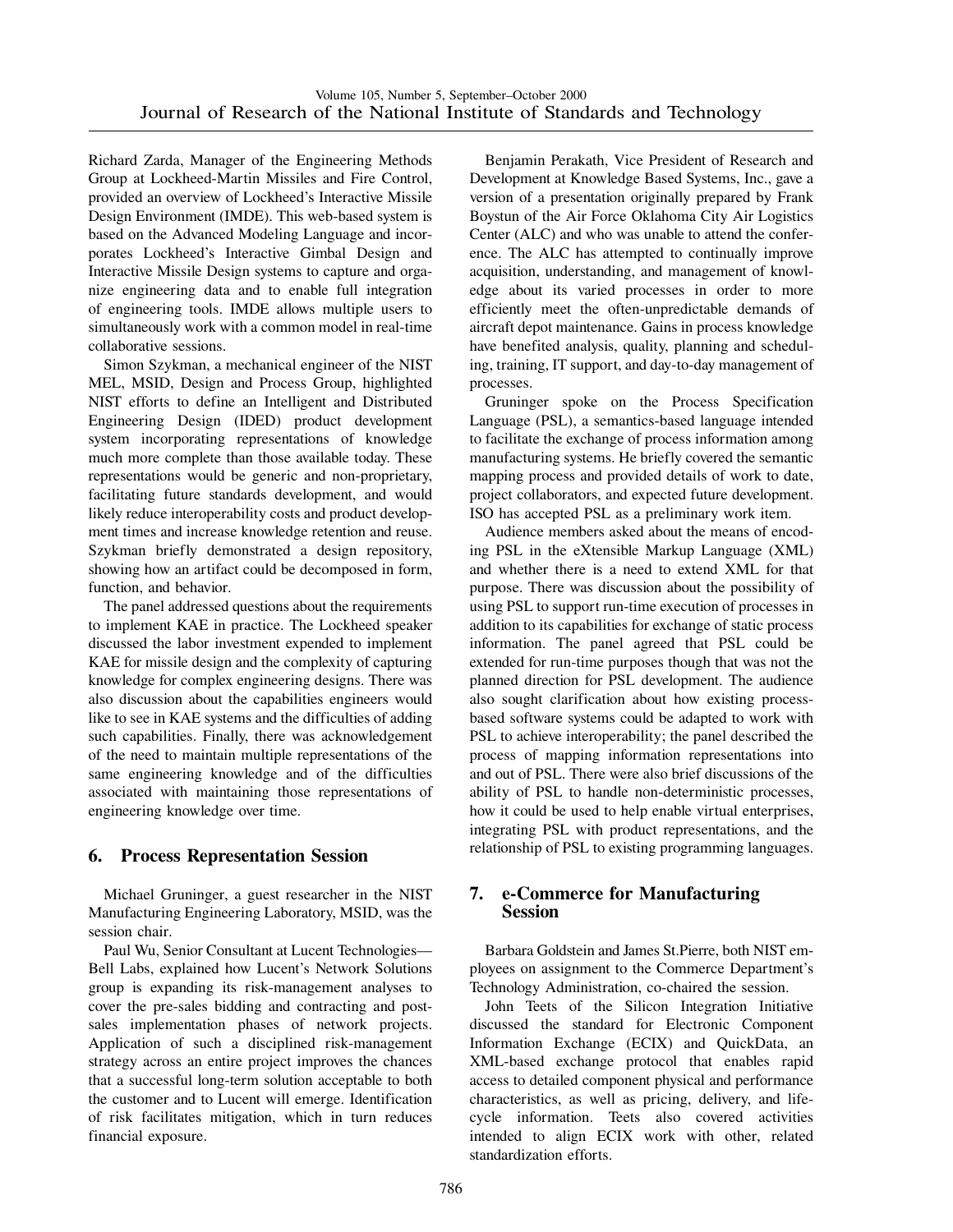St.Pierre elaborated on the rationale behind NIST efforts to develop standards and reference software applicable to electronic commerce of component information and John Messina provided a live demonstration of NIST's QuickData implementation.

Chuck Richardson, Corporate Engineering Manager at SCI Systems, talked about the difficulties posed by the variety of CAD data and data transfer formats used by SCI's customers. He contrasted today's typical methods of data transfer with an approach that would be possible if CAD data provided by original equipment manufacturers to suppliers were in a standardized format.

Goldstein spoke on the NIST Internet Commerce for Manufacturing (ICM) project and its work to develop a suite of web-based standards to assist the electronics manufacturing supply chain to meet ever-tighter time-to-market demands in the face of increasing outsourcing. She showed examples of web-based manufacturability analyses, an engineering change order, and a conformance test module, each developed by the ICM project.

Mangesh Bhandarkar of Netfish Technologies described the Virtual Factory Prototype project, an effort to define and address information interchange issues within the increasingly dispersed electronics manufacturing industry.

The panel responded to audience questions about extensions to the reference implementation of Quick-Data as described and demonstrated during St.Pierre's presentation. Particular interest was expressed as to whether the results presented in a search for a component supplier could be ranked according to price, availability, or other criteria. The panel responded that such rankings could be generated if the QuickData format were extended to provide such information and that the reference implementation demonstrated was intended as a proof-of-concept rather than as a software system that would support production usage. In addition, the panel emphasized that the attraction of the initial QuickData format is its low cost of adoption and that a phased approach of extending the format with additional component characteristics is being pursued. The audience also sought clarification of how the work described in the presentations regarding the QuickData format and RosettaNet specifications related to recently announced electronics industry online trading exchanges. The panel pointed out that the interoperability specifications being promulgated through RosettaNet and the Silicone Integration Initiative (Si2) would likely have a role to play in those trading exchanges. Finally the panel fielded questions regarding the relationship of STEP to the specifications discussed as well as that of the Product Definition Exchange (PDX) specification.

# **8. XML for Manufacturing Systems Integration Session**

Session chair Thomas Rhodes, a computer specialist in the NIST Information Technology Laboratory, Software Diagnostics and Conformance Testing Division, Standards and Conformance Testing Group, spoke on XML for manufacturing systems integration. After an overview of XML itself, he reviewed NIST XML projects related to manufacturing, devoting particular attention to the PSL and STEP Modularization initiatives. Rhodes then covered XML architectural forms and the Extensible Style Language for Transformations (XSLT), two XML technologies that can be used to map languages between applications.

David Briggs, Associate Technical Fellow, Information Services Division, BCAG, discussed the use of XML in conjunction with STEP-exchanged product data to address design collaboration and supply chain integration issues. This combination makes web-based design exchange practical, with resultant gains in overall data manageability, speed, cost, and access.

Martin Hardwick, President of STEP Tools, described the use of XML Document Type Definitions to add or extract subsets of data to or from a shared STEP database. This allows modification of specific features, procedures, or administrative data without transfer and multiple retranslations of an entire STEP file, and can reduce or eliminate reliance on paper drawings.

Johannes Soons of the NIST MEL, Automated Production Technology Division, Manufacturing Laboratory Sensor Systems Group spoke on the use of a standardized representation of machine tool performance data to facilitate its efficient archiving and exchange. Ready access to details of configuration and capabilities of various machine tool models as well as machine-specific performance test data would help to ensure that the most appropriate machines and cutting tools are used to produce a part.

The audience inquired about the advantages of using XML to encode complex content such as that found in the STEP standards. Among the advantages cited by the panel are the number of software tools available for working with XML-encoded data and the ease of interpreting XML-encoded data. It was pointed out that XML encoding results in larger data files than those containing data in the existing STEP exchange format. Still in the discussion of the relative merits of using XML to encode STEP content versus the existing STEP exchange mechanisms, it was noted that the use of XML provides capabilities for fine-grain access to data elements. The panel also pointed out that XML is not in and of itself a panacea, in that it does not help resolve the complex issues arising in the definition of content